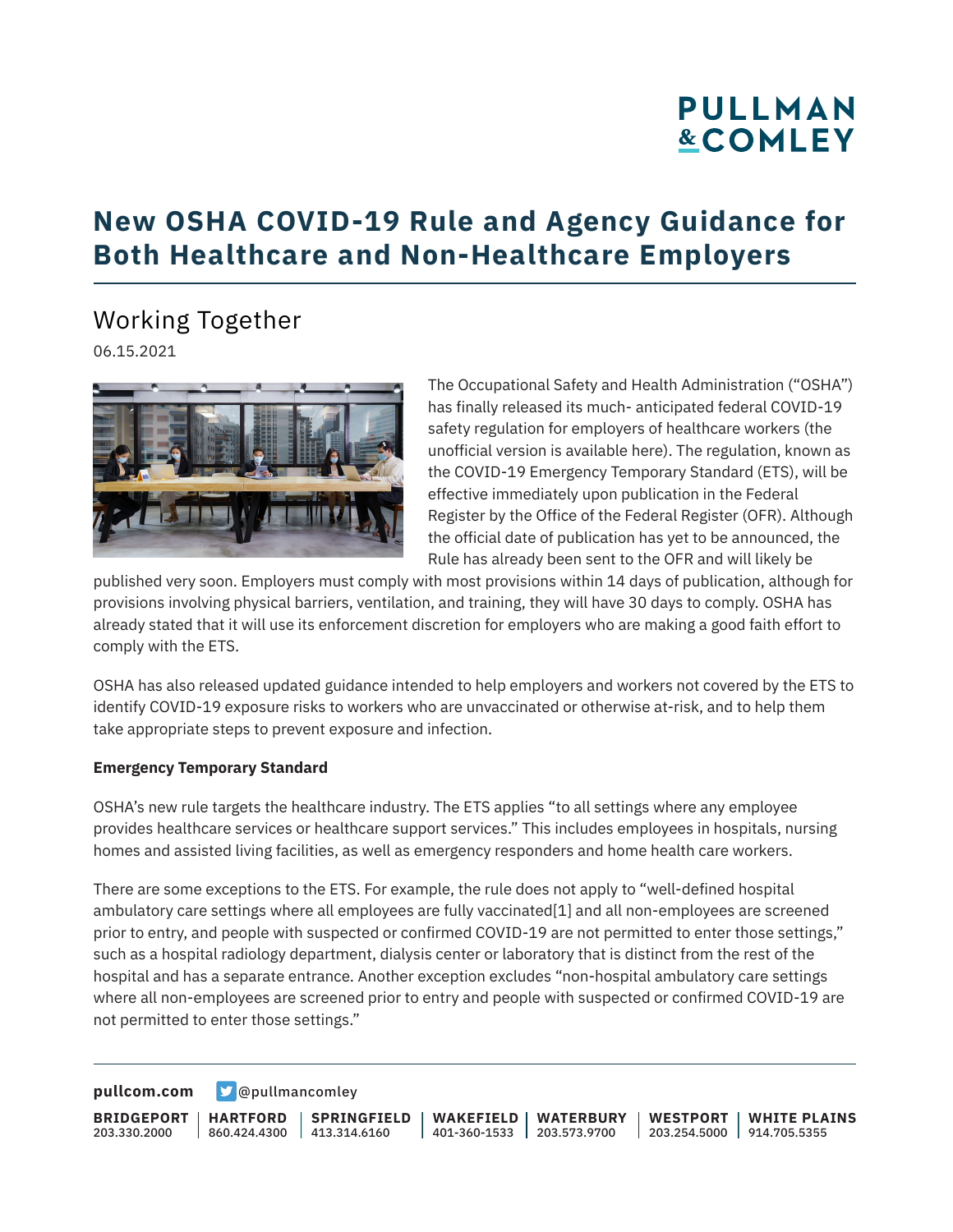## **PULLMAN &COMLEY**

### New OSHA COVID-19 Rule and Agency Guidance for Both Healthcare and Non-Healthcare Employers

The ETS requires subject employers to develop and implement effective COVID-19 plans. Key requirements of the plan include:

- A designated safety coordinator with authority to ensure compliance;
- A workplace-specific hazard assessment; and
- Policies and procedures that address the hazards identified by the assessment to:
	- Minimize the risk of transmission;
	- Effectively communicate and coordinate with other employers when employees of different employers share the same physical location; and
	- Protect employees who in the course of their employment enter into private residences or other physical locations controlled by a person not covered under the Occupational Safety and Health Act of 1970 (e.g., homeowners, sole proprietors), including procedures for employee withdrawal from that location if those protections are inadequate.

The employer must seek the input and involvement of non-managerial employees when conducting its hazard assessment, and designing and implementing the required COVID-19 plan.

OSHA's new rule also requires what many employers have already been doing for some time now: limiting and monitoring points of entry to settings where direct patient care is provided; screening patients and visitors; and implementing physical distancing of six feet. Employers subject to the ETS must also provide each employee with a sufficient number of facemasks that ensures the employee can change the facemask at least once per day. Although the rule requires that the employer ensure that facemasks are worn, there are a number of circumstances in which a facemask is not required (e.g., when an employee is alone in a room or eating and drinking.). Employers must also provide respirators and other personal protective equipment (such as gloves, isolation gowns or protective clothing and eye protection) for workers exposed to people with suspected or confirmed COVID-19, for employees involved in aerosol-generating healthcare procedures on people with suspected or confirmed COVID-19, and as necessary to comply with standard and transmission-based precautions under the ETS.

The ETS contains additional requirements related to maintaining physical barriers; cleaning and disinfection; ventilation; health screening and medical management for employees who experience COVID-19 symptoms; training to ensure employees understand COVID-19 transmission; recordkeeping requirements; and antiretaliation protections for employees who exercise their rights under the ETS. Significantly, healthcare employers must support COVID-19 vaccination for their employees by providing reasonable time and paid leave to each employee to get vaccinated, *as well as paid leave for any employee experiencing postvaccination side effects.*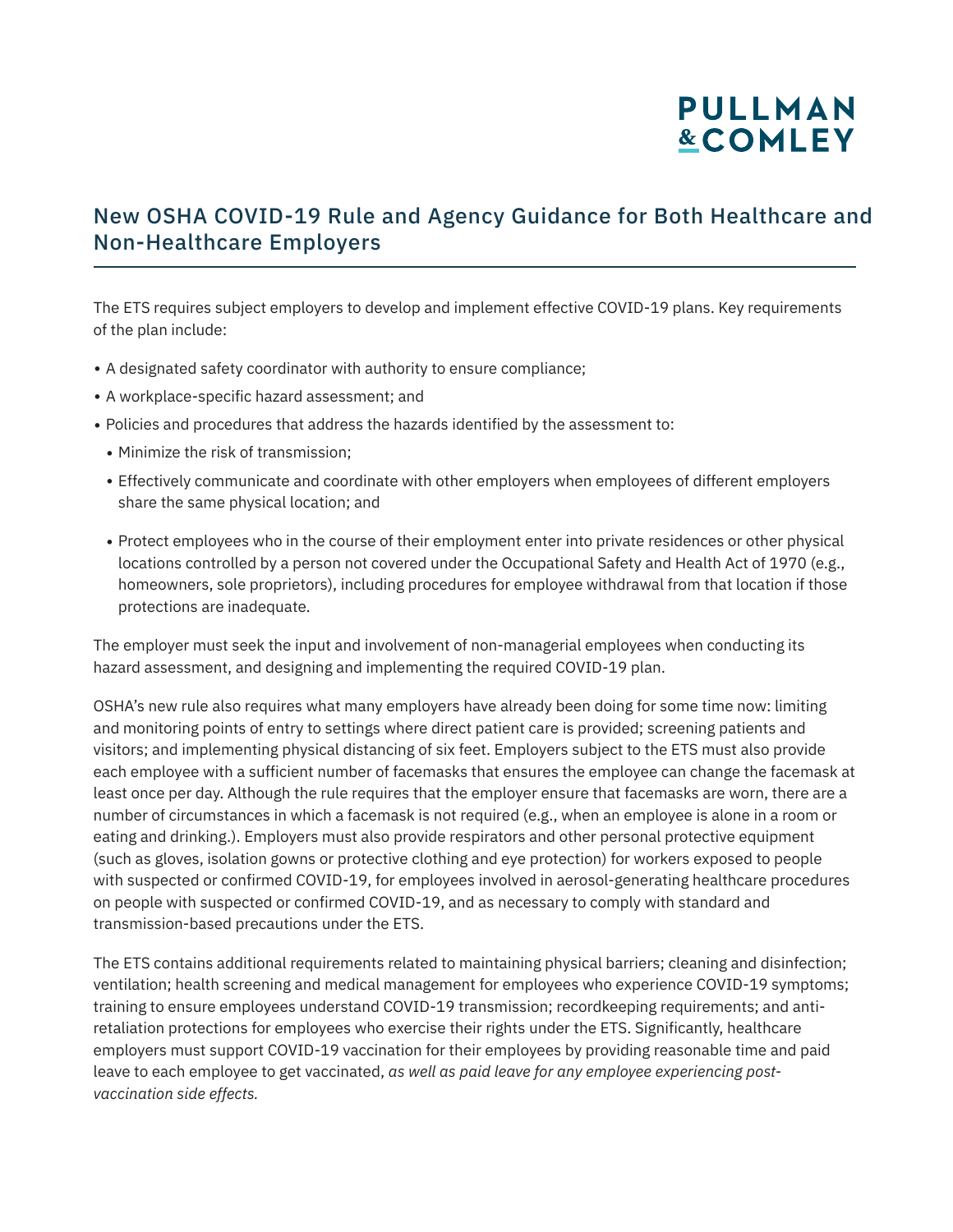## **PULLMAN &COMLEY**

### New OSHA COVID-19 Rule and Agency Guidance for Both Healthcare and Non-Healthcare Employers

#### **New Guidance for Employers Not Covered by the ETS**

OSHA has also recently issued updated guidance applicable to workers and employers who are not subject to the ETS. Under this guidance, these employers no longer need to take steps to protect their fully-vaccinated workers who are not otherwise at-risk from COVID-19 exposure. However, employers should still maintain protections for unvaccinated or otherwise at-risk workers.

The updated guidance contains recommendations as well as descriptions of mandatory safety and health standards and notes that employers should engage with workers and their representatives to determine how to implement multi-layered interventions to protect unvaccinated or otherwise at-risk workers and mitigate the spread of COVID-19, including:

- Granting paid time off for employees to get vaccinated;
- Instructing infected workers and those with symptoms of COVID-19, as well as unvaccinated employees who have had close contact with someone who tested positive for COVID-19, to stay home from work;
- Implementing physical distancing for unvaccinated and otherwise at-risk workers in communal work areas;
- Providing face masks for unvaccinated and otherwise at-risk workers;
- Educating and training workers on COVID-19 policies;
- Suggesting that unvaccinated customers, visitors, or other guests wear face coverings;
- Maintaining ventilation systems; and

l

• Performing routine cleaning and disinfection.

The guidance also contains specific recommendations for higher risk workplaces (including manufacturing, meat and poultry processing, high-volume retail and grocery, and seafood processing). These recommendations include, among others, staggering break times and shift start and stop times to avoid congregations of unvaccinated or otherwise at-risk workers and providing visual cues to maintain physical distancing.

Additional resources for complying with the ETS are available from OSHA. Both the ETS and the updated guidance for non-ETS employers reflect OSHA's desire to continue protections for workers who face the highest risk of contracting COVID-19: healthcare workers and unvaccinated or otherwise high-risk workers generally. Employers in the healthcare industry will have to carefully review the ETS to comply with its extensive requirements. Other employers who still have unvaccinated or otherwise high-risk workers in the workplace should continue to implement procedures designed to limit the spread of COVID-19. For assistance with ETS compliance, workplace vaccination policies, or general COVID-19 issues, please contact any of the attorneys in our Labor, Employment, and Employee Benefits practice.